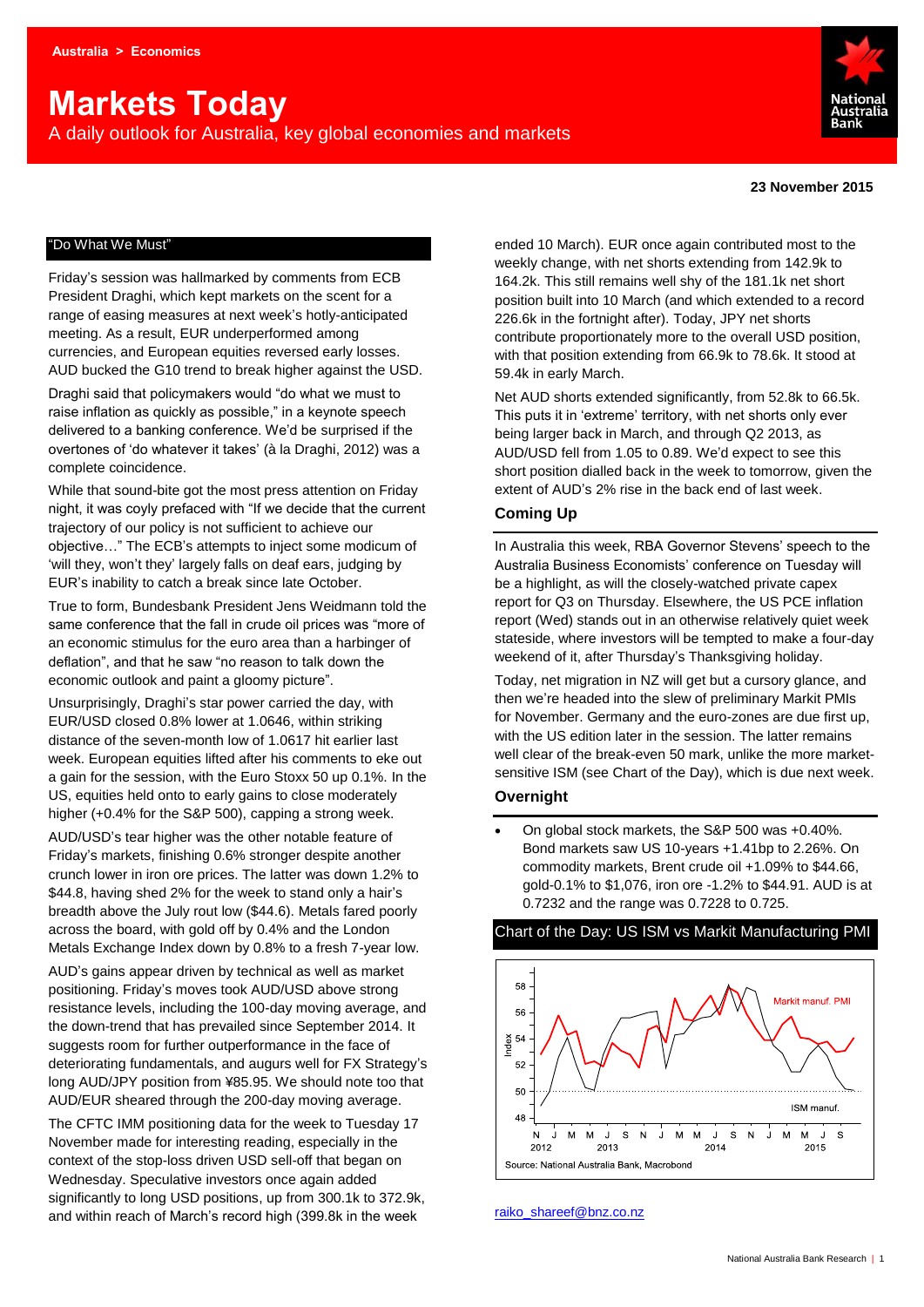

| <b>Foreign Exchange</b> |                              |        |         |                                       |                                |          |         | <b>Equities</b> |                          |                  |        | Commodities* |                                   |         |        |
|-------------------------|------------------------------|--------|---------|---------------------------------------|--------------------------------|----------|---------|-----------------|--------------------------|------------------|--------|--------------|-----------------------------------|---------|--------|
|                         |                              |        |         | <b>Indicative 24hr</b><br>ranges (**) |                                | Other FX |         |                 | <b>Major Indices</b>     |                  |        |              |                                   | Last    | % day  |
|                         | Last                         | % chge | Low     | High                                  |                                | Last     | % chge  |                 |                          | Last             | % day  | $%$ y/y      | Oil (Brent)                       | 44.66   | 1.1    |
| <b>AUD</b>              | 0.7234                       | $-0.1$ | 0.7227  | 0.7250                                | <b>HKD</b>                     | 7.7504   | 0.0     |                 | Dow                      | 17,824           | $+0.5$ | 0.1          | Oil (WTI)                         | 41.90   | 0.4    |
| <b>NZD</b>              | 0.6559                       | $-0.1$ | 0.6558  | 0.6580                                | <b>CNY</b>                     | 6.3846   | 0.0     |                 | S&P 500                  | 2.089            | $+0.4$ | 1.2          | Oil (Tapis)                       | 42.60   | 0.4    |
| <b>EUR</b>              | 1.0642                       | 0.0    | 1.0640  | 1.0651                                | SGD                            | 1.4126   | 0.0     |                 | Nasdag                   | 5.105            | $+0.6$ | 8.3          | Gold                              | 1076.30 | $-0.1$ |
| GBP                     | 1.5187                       | 0.0    | 1.5181  | 1.5212                                | <b>IDR</b>                     | 13,623   | $-1.1$  |                 | <b>FTSE</b>              | 6,335            | $+0.1$ | $-6.2$       | <b>CRB</b>                        | 183.73  | $-0.2$ |
| <b>JPY</b>              | 122.79                       | 0.0    | 122.73  | 122.82                                | <b>THB</b>                     | 35.74    | $-0.2$  |                 | <b>DAX</b>               | 11.120           | $+0.3$ | 14.3         | <b>GS Metals</b>                  | 243.9   | $-0.8$ |
| CAD                     | 1.3327                       | $-0.1$ | 1.3326  | 1.3344                                | <b>KRW</b>                     | 1.154    | $-0.6$  |                 | CAC <sub>40</sub>        | 4.911            | $+0.1$ | 13.0         | Aluminium                         | 1447    | $-1.2$ |
| AUD/EUR                 | 0.6798                       | 0.0    |         |                                       | <b>TWD</b>                     | 32.59    | $-0.2$  |                 | Nikkei                   | 19,880           | $+0.1$ | 14.5         | Copper                            | 4597    | $-1.1$ |
| AUD/JPY                 | 88.81                        | 0.0    |         |                                       | PHP                            | 47.02    | $-0.1$  |                 | Shanghai                 | 3.631            | $+0.4$ | 46.0         | <b>Nickel</b>                     | 8702    | $-2.5$ |
| AUD/GBP                 | 0.4763                       | 0.0    |         |                                       | <b>CHF</b>                     | 1.02     | 0.1     |                 | Hang Seng                | 22,755           | $+1.1$ | $-2.9$       | Zinc                              | 1558    | 2.3    |
| AUD/NZD                 | 1.1026                       | 0.1    |         |                                       | <b>SEK</b>                     | 8.72     | 0.1     |                 | ASX 200                  | 5,256            | $+0.3$ | $-0.9$       | Ch. steel                         | 1679    | $-1.4$ |
|                         |                              |        |         |                                       |                                |          |         |                 |                          |                  |        |              | Iron ore                          | 44.9    | $-1.2$ |
|                         |                              |        |         |                                       |                                |          |         |                 |                          |                  |        |              | Coal                              | 52.9    | 0.3    |
| <b>Interest Rates</b>   |                              |        |         |                                       |                                |          |         |                 | <b>Overnight Futures</b> |                  |        | Wheat Chic.  | 490.0                             | $-0.5$  |        |
|                         | <b>Indicative Swap Rates</b> |        |         |                                       | <b>Benchmark 10 Year Bonds</b> |          |         |                 |                          |                  |        |              | Sugar                             | 15.30   | 2.3    |
|                         | Cash                         | 3mth   | 2Yr     | 10Yr                                  |                                | Last     | chge    | Sprd            |                          |                  | Last   | Chge         | Cotton                            | 60.04   | $-2.5$ |
| <b>USD</b>              | 0.25                         | 0.38   | 0.96    | 2.09                                  | <b>USD 10</b>                  | 2.26     | 0.01    |                 |                          | Australia        |        |              | Coffee                            | 124.4   | 1.8    |
| <b>AUD</b>              | 2.00                         | 2.25   | 2.15    | 3.06                                  | AUD <sub>10</sub>              | 2.90     | $-0.01$ | 0.64            |                          | 3 mth bill       | 97.78  | $-0.01$      |                                   |         |        |
| <b>NZD</b>              | 2.75                         | 2.87   | 2.73    | 3.61                                  | NZD <sub>10</sub>              | 3.57     | $-0.01$ | 1.31            |                          | 3 Yr bond        | 97.86  | 0.00         | CO <sub>2</sub> Emissions - Euros |         |        |
| <b>EUR</b>              | 0.05                         | 0.06   | $-0.11$ | 0.84                                  | CAD <sub>10</sub>              | 1.63     | 0.00    | $-0.64$         |                          | 10 Yr bond 97.07 |        | $-0.04$      |                                   | Last    | % day  |
| <b>GBP</b>              | 0.50                         | 0.57   | 0.97    | 1.83                                  | <b>EUR 10</b>                  | 0.48     | 0.00    | $-1.78$         |                          | $3/10$ sprd      | 0.79   | 0.04         | Jun-2015                          | 8.53    | $-1.4$ |
| <b>JPY</b>              | 0.10                         | 0.07   | 0.10    | 0.46                                  | <b>GBP 10</b>                  | 1.87     | $-0.01$ | $-0.39$         |                          | SPI              | $-5.0$ | $-0.1$       | Dec-2015                          | 8.51    | $-1.4$ |
| CAD                     | 0.50                         | 1.17   | 0.88    | 1.94                                  | <b>JPY 10</b>                  | 0.32     | 0.02    | $-1.94$         |                          |                  |        |              | Dec-2016                          | 8.58    | $-1.4$ |

Please note the high/low FX rates are only an indication. Please refer to your National Dealer for confirmation.

\* All near futures contracts, except CRB. GS Metals is Goldman Sachs industrial metals index. Metals prices are CME. Emissions: ICE Dec contracts, Euros

\*\* These are indicative ranges over the past 24 hours; please confirm rates with your NAB dealer

Last is around 6:30am Sydney

Source: Bloomberg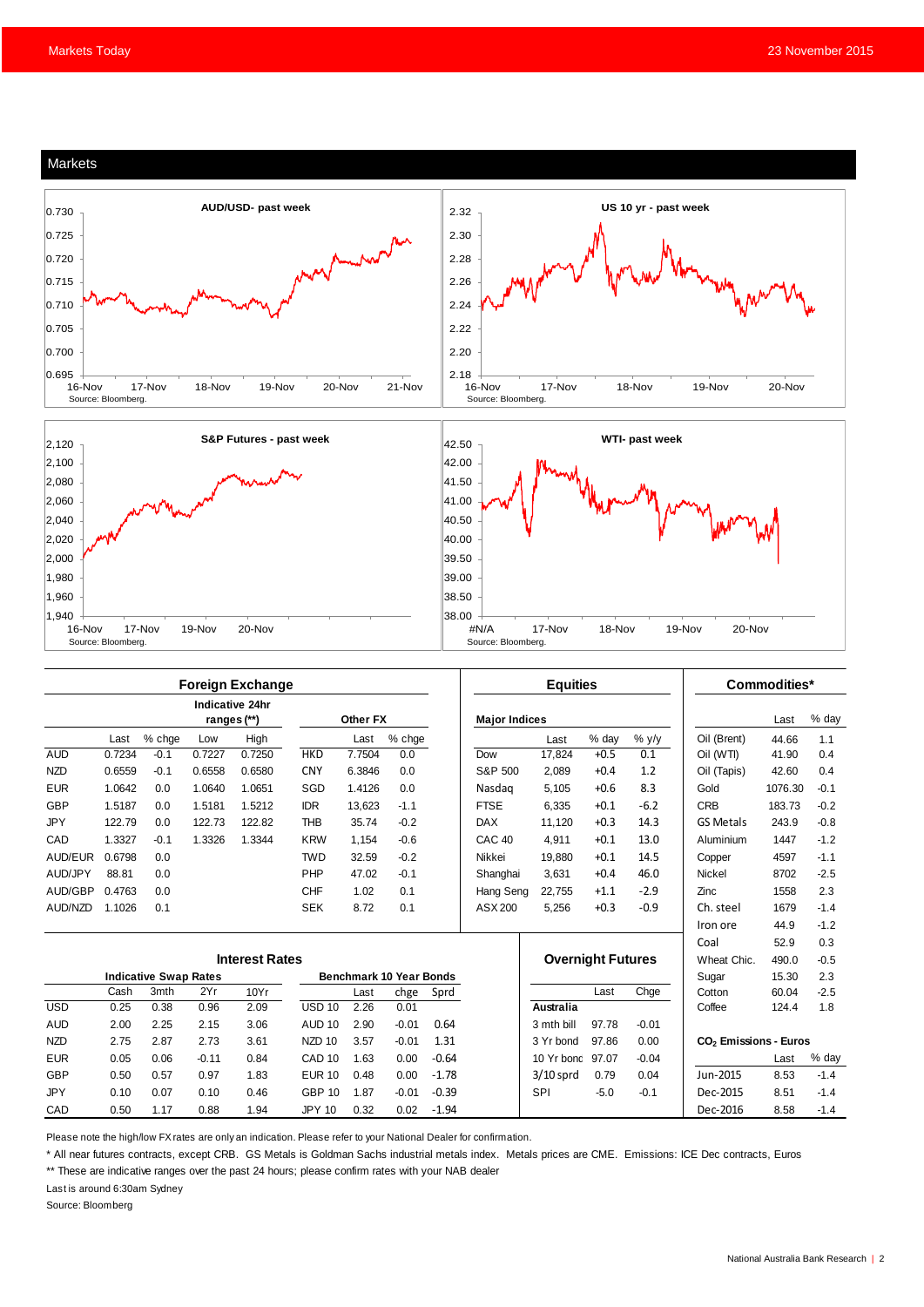## Calendar

| ualtilual                                          |                                                                                                 |                         |                 |                  |        |                   |                |                |
|----------------------------------------------------|-------------------------------------------------------------------------------------------------|-------------------------|-----------------|------------------|--------|-------------------|----------------|----------------|
|                                                    | <b>Country Economic Indicator</b>                                                               | Period                  | Forecast        | <b>Consensus</b> | Actual | <b>Previous</b>   | <b>GMT</b>     | <b>AEDT</b>    |
|                                                    | Monday, 23 November 2015                                                                        |                         |                 |                  |        |                   |                |                |
| NZ                                                 | Net Migration SA                                                                                | Oct                     |                 |                  |        | 5550              | 23.45          | 10.45          |
| GE                                                 | Markit/BME Germany Manufacturing/Services PMI                                                   | Nov <sub>P</sub>        |                 | 52/54.4          |        | 52.1/54.5         | 10.30          | 21.30          |
| EС                                                 | Markit Eurozone Manufacturing/Services PMI                                                      | Nov <sub>P</sub>        |                 | 52.3/54.1        |        | 52.3/54.1         | 11.00          | 22.00          |
| UK                                                 | <b>CBI Reported Sales</b>                                                                       | Nov                     |                 | 25               |        | 19                | 13.00          | 0.00           |
| US<br>US                                           | Chicago Fed Nat Activity Index<br>Markit US Manufacturing PMI                                   | Oct<br>Nov <sub>P</sub> |                 | 0.075<br>54      |        | $-0.37$<br>54.1   | 15.30<br>16.45 | 2.30<br>3.45   |
| CA                                                 | <b>Bloomberg Nanos Confidence</b>                                                               | <b>Nov-20</b>           |                 |                  |        | 58.6              | 17.00          | 4.00           |
| US                                                 | Existing Home Sales, Level/MoM                                                                  | Oct                     |                 | $5.4/-2.7$       |        | 5.55/4.7          | 17.00          | 4.00           |
|                                                    | Tuesday, 24 November 2015                                                                       |                         |                 |                  |        |                   |                |                |
| AU                                                 | ANZ Roy Morgan Weekly Consumer Confidence Index                                                 | Nov-22                  |                 |                  |        | 115.9             | 0.30           | 11.30          |
| NZ                                                 | Regional trends                                                                                 | 3Q                      |                 |                  |        | 0.3               | 0.00           | 11.00          |
| AU<br>JN                                           | Balance of Payments Goods and Services preliminary<br>Nikkei Japan PMI Mfg                      | 3Q<br>Nov <sub>P</sub>  |                 |                  |        | 52.4              | 0.30<br>3.35   | 11.30<br>14.35 |
| GE                                                 | GDP SA QoQ                                                                                      | 3QF                     |                 | 0.3/1.7          |        | 0.3/1.7           | 9.00           | 20.00          |
| EС                                                 | ECB's Costa speaks at Portuguese Exporters' Conference                                          |                         |                 |                  |        |                   | 8.30           | 19.30          |
| GE                                                 | IFO Business Climate/Current Assessment                                                         | Nov                     |                 | 108.2/112.4      |        | 108.2/112.6       | 11.00          | 22.00          |
| <b>AU</b>                                          | <b>RBA's Stevens Speech to ABE Annual Dinner</b>                                                |                         |                 |                  |        |                   | 9.05           | 20.05          |
| EС                                                 | ECB's Nouy, Bank of Italy's Panetta speak in Milan                                              |                         |                 |                  |        |                   | 9.30           | 20.30          |
| US<br>US                                           | Advance Goods Trade Balance<br>GDP Annualized QoQ                                               | Oct<br>3Q S             |                 | $-60.75$<br>2.1  |        | -58.633<br>1.5    | 15.30<br>15.30 | 2.30<br>2.30   |
| US                                                 | S&P/CS 20 City MoM/YoY                                                                          | Sep                     |                 | 0.3/5.15         |        | 0.11/5.09         | 16.00          | 3.00           |
| US                                                 | Conf Board Consumer Confidence Index                                                            | Nov                     |                 | 99.5             |        | 97.6              | 17.00          | 4.00           |
| US                                                 | Richmond Fed Manufact. Index                                                                    | Nov                     |                 | $\mathbf{1}$     |        | $-1$              | 17.00          | 4.00           |
|                                                    | Wednesday, 25 November 2015                                                                     |                         |                 |                  |        |                   |                |                |
| CA                                                 | BoC's Patterson speaks                                                                          |                         |                 |                  |        |                   | 22.20          | 9.20           |
| JN                                                 | Cabinet Office monthly economic report                                                          |                         |                 |                  |        |                   | 23.00          | 10.00          |
| JN                                                 | BoJ Minutes of Oct 30 meeting                                                                   |                         |                 |                  |        |                   | 23.50          | 10.50          |
| <b>JN</b>                                          | PPI Services YoY                                                                                | Oct<br>Oct              |                 | 0.6              |        | 0.6<br>52.40%     | 1.50<br>2.00   | 12.50          |
| NZ<br>AU                                           | New Residential Lending, YoY<br>Skilled Vacancies MoM                                           | Oct                     |                 |                  |        | 1.8               | 2.00           | 13.00<br>13.00 |
| <b>AU</b>                                          | <b>Construction Work Done</b>                                                                   | 3Q                      | $-1$            | $-2$             |        | 1.6               | 2.30           | 13.30          |
| AU                                                 | <b>Tourist Accommodation</b>                                                                    | 2Q                      |                 |                  |        |                   | 0.30           | 11.30          |
| JN                                                 | BoJ's Shirai speaks                                                                             |                         |                 |                  |        |                   | 1.00           | 12.00          |
| CН                                                 | Westpac-MNI Consumer Sentiment                                                                  | Nov                     |                 |                  |        | 109.7             | 3.45           | 14.45          |
| JN                                                 | Small Business Confidence                                                                       | Nov                     |                 |                  |        | 48.7              | 7.00           | 18.00          |
| JN                                                 | Leading Index CI                                                                                | Sep F                   |                 |                  |        | 101.4             | 7.00           | 18.00          |
| <b>AU</b><br>US                                    | RBA's Debelle speaks at FX Week Europe Conference in London<br><b>MBA Mortgage Applications</b> | Nov-20                  |                 |                  |        | 6.2               | 10.20<br>14.00 | 21.20<br>1.00  |
| US                                                 | Personal Income/Spending                                                                        | Oct                     |                 | 0.4/0.3          |        | 0.1/0.1           | 15.30          | 2.30           |
| US                                                 | PCE Deflator MoM/YoY                                                                            | Oct                     |                 | 0.2/0.3          |        | $-0.1/0.2$        | 15.30          | 2.30           |
| US                                                 | Durable Goods Orders/core orders                                                                | Oct                     |                 | 1.6/0.3          |        | $-1.2/-0.3$       | 15.30          | 2.30           |
| US                                                 | Initial Jobless Claims                                                                          | Nov-21                  |                 | 271              |        | 271               | 15.30          | 2.30           |
| US                                                 | FHFA House Price Index MoM                                                                      | Sep                     |                 | 0.4              |        | 0.3               | 16.00          | 3.00           |
| US                                                 | Markit US Services PMI                                                                          | Nov <sub>P</sub>        |                 | 55.1             |        | 54.8              | 16.45          | 3.45           |
| US                                                 | <b>Bloomberg Consumer Comfort</b>                                                               | <b>Nov-22</b>           |                 |                  |        | 41.2              | 16.45          | 3.45           |
| US<br>US                                           | New Home Sales, Level/MoM<br>U. of Mich. Consumer Sentiment                                     | Oct<br>Nov <sub>F</sub> |                 | 500/6.8<br>93    |        | 468/-11.5<br>93.1 | 17.00<br>17.00 | 4.00<br>4.00   |
|                                                    | Thursday, 26 November 2015                                                                      |                         |                 |                  |        |                   |                |                |
| NZ                                                 | Trade Balance                                                                                   | Oct                     | $-1025$         | $-1000$          |        | $-1222$           | 23.45          | 10.45          |
| <b>AU</b>                                          | <b>Private Capital Expenditure</b>                                                              | 3Q                      | $-4$            | $-2.9$           |        | $-4$              | 2.30           | 13.30          |
| <b>AU</b>                                          | Private Capex Expectations, 2015-16 4th estimate, \$Abn                                         |                         | 124.2           | 120 (117-124.2)  |        | 114.8             | 0.30           | 11.30          |
| EC                                                 | M3 Money Supply YoY                                                                             | Oct                     |                 | 4.9              |        | 4.9               | 11.00          | 22.00          |
| GE                                                 | <b>GfK Consumer Confidence</b>                                                                  | Dec                     |                 | 9.2              |        | 9.4               | 14.00          | 1.00           |
| Friday,                                            | 27 November 2015                                                                                |                         |                 |                  |        |                   |                |                |
| JN<br>JN                                           | Jobless Rate<br>Job-To-Applicant Ratio                                                          | Oct<br>Oct              |                 | 3.4<br>1.25      |        | 3.4<br>1.24       | 1.30<br>1.30   | 12.30<br>12.30 |
| JN                                                 | Overall Household Spending YoY                                                                  | Oct                     |                 | 0                |        | $-0.4$            | 1.30           | 12.30          |
| JN                                                 | Natl CPI YoY                                                                                    | Oct                     |                 | 0.3              |        | 0                 | 1.30           | 12.30          |
| CН                                                 | <b>Industrial Profits YoY</b>                                                                   | Oct                     |                 |                  |        | $-0.1$            | 3.30           | 14.30          |
| EС                                                 | ECB's Knot speaks in Amsterdam                                                                  |                         |                 |                  |        |                   | 8.00           | 19.00          |
| UK                                                 | GDP QoQ/YoY                                                                                     | 3Q P                    |                 | 0.5/2.3          |        | 0.5/2.3           | 11.30          | 22.30          |
| UK                                                 | Index of Services MoM                                                                           | Sep                     |                 | 0.3              |        | 0                 | 11.30          | 22.30          |
| EС                                                 | <b>Business Climate Indicator</b>                                                               | Nov                     |                 | 0.45             |        | 0.44              | 12.00          | 23.00          |
| CA<br>СA                                           | <b>CFIB Business Barometer</b><br>Industrial Product Price MoM                                  | Nov<br>Oct              |                 | $-0.1$           |        | 58.9              | 10.00<br>15.30 | 21.00<br>2.30  |
| СA                                                 | Raw Materials Price Index MoM                                                                   | Oct                     |                 | 1                |        | $-0.3$<br>3       | 15.30          | 2.30           |
|                                                    | <b>Upcoming Central Bank Interest Rate Announcements</b>                                        |                         |                 |                  |        |                   |                |                |
| Australia, RBA<br>2.00%<br>2.00%<br>2.00%<br>1-Dec |                                                                                                 |                         |                 |                  |        |                   |                |                |
| Europe ECB                                         |                                                                                                 |                         |                 |                  |        | 0.05%             |                |                |
| Canada, BoC                                        |                                                                                                 | 3-Dec<br>3-Dec          |                 |                  |        | 0.50%             |                |                |
|                                                    | New Zealand, RBNZ                                                                               | 10-Dec                  | 2.50%           | 2.50%            |        | 2.75%             |                |                |
| UK BOE                                             |                                                                                                 | 10-Dec                  |                 |                  |        | 0.50%             |                |                |
|                                                    | <b>US Federal Reserve</b>                                                                       | 17-Dec                  |                 |                  |        | $0 - 0.25%$       |                |                |
| Japan, BoJ                                         |                                                                                                 | 18-Dec                  | $0.0\% - 0.1\%$ | $0.0\% - 0.1\%$  |        | $0.0\% - 0.1\%$   |                |                |

**GMT: Greenwich Mean Time; AEDT: Australian Eastern Daylight Saving Time**